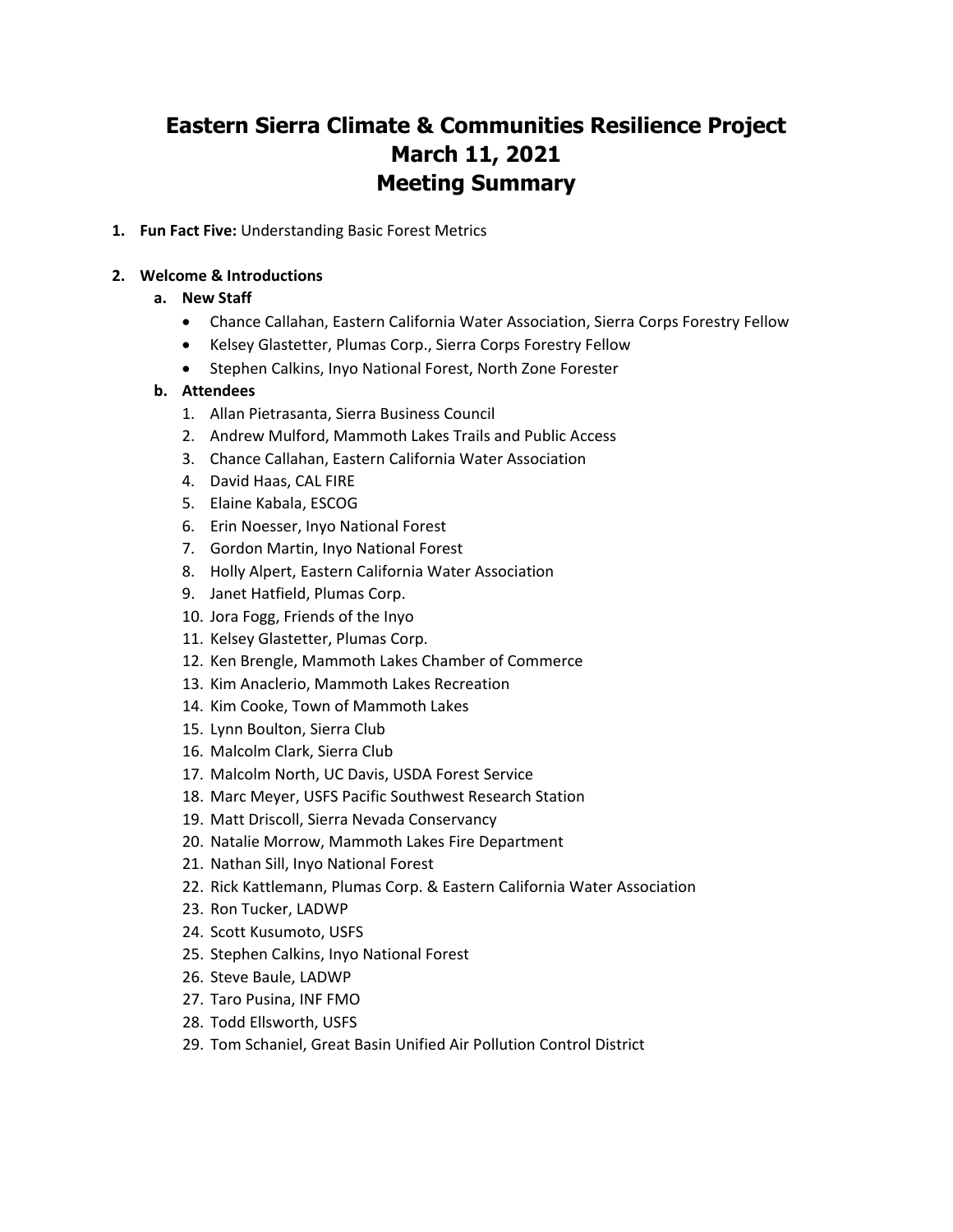### **3. January Meeting Synopsis/Agenda Overview**

# **a. January 14 Meeting Summary**

A brief overview of the January meeting was provided to refresh the memories of the meeting participants. Key components of the January meeting included:

- Project boundary/multi-jurisdictional landowner discussion: reviewed the project boundary and discussed the benefits & challenges associated with a multi-jurisdictional approach
- Project Goals: discussed the draft Goals of the project; action item assigned at Jan 14 meeting to review the draft Goals document and offer suggested revision changes – no comments outside the USFS were received

# **b. Today's Agenda Overview**

- ESCCRP Progress Report
- Goals & Objectives- continued
- Multi-Jurisdictional Landowner Inclusion Discussion- continued

# **4. ESCCRP Progress Report**

# **a. CDFW Grant Application**

The Eastern Sierra Pace & Scale Accelerator (The Accelerator) application was submitted to the Feb 19 CDFW Proposition 1 Watershed Restoration Grant Program addressing the program priority: manage headwaters for multiple benefits. The Accelerator proposed funding a private locally based Interdisciplinary Team (IDT) to perform the environmental analysis for the ESCCRP and a future suite of projects under the Eastern Sierra Council of Government's (ESCOG) Sustainable Recreation and Ecosystem Management Program. Additionally, The Accelerator proposed planning funds to support NEPA across the total ESCCRP project area and surveys for 10,000 priority acres.

The application was a calculated risk, proposing a unique approach to address much needed environmental planning capacity deficits in the eastern Sierra. We had consensus from the grants team, the USFS, and ESCOG that using the current model we will not be able to meet future demands for increases in planned work and this proposal aims to provide an initial remedy to the current problem.

The 2021 CDFW Prop 1 Grant Program was an **extremely competitive** round. CDFW received a total of 128 proposals seeking a combined ask of \$178 million. Outside of the Delta, there was approximately \$33 million available which is an indicator of the competitive nature of this solicitation.

The Accelerator demonstrated the need for action, provided a comprehensive project scope, and emphasized regional support of many partners. (A big thank you to all who provided letters of support for this project.) The Accelerator is not guaranteed success in securing funding from this solicitation, but we are hopeful as we wait for the grant award notifications which are expected in June 2021.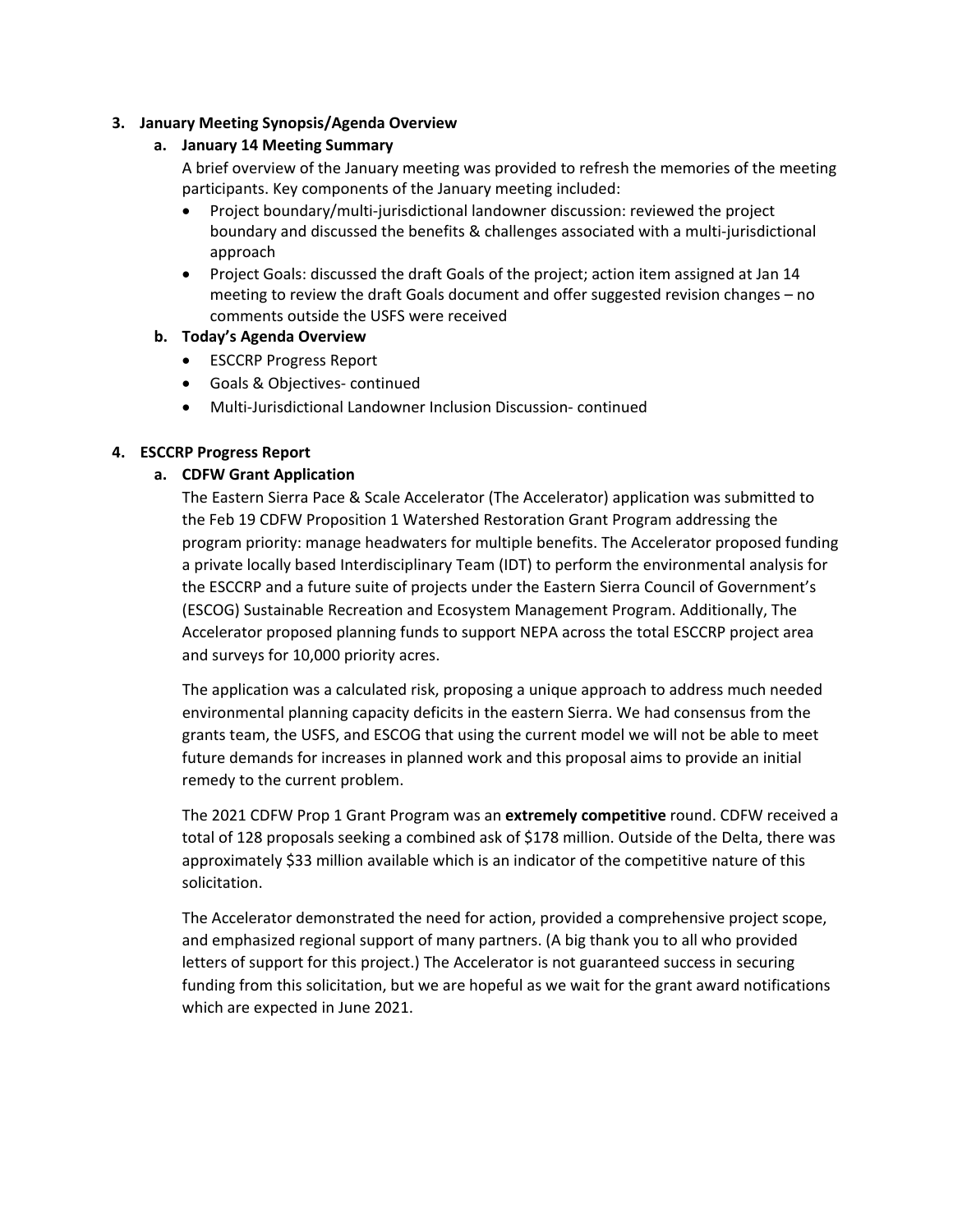# **b. CAL FIRE Forest Health Opportunity**

CAL FIRE opened the 2021 Forest Health grant solicitation this month with a deadline of May 19, 2021. CAL FIRE reached out to inquire if the ESCCRP has NEPA ready acres that are available to move forward in implementation; the Forest Service and Janet Hatfield are working to identify which acres might be the best fit for this solicitation. We will have a more detailed update at the April 15meeting.

# **5. Goals & Objectives**

# **a. Breakout Group Objective Development**

Participants were separated into five Zoom breakout groups to review, revise, and refine the draft Goals and Objectives document. When addressing the objectives, the group was asked to keep SMART (Specific, Measurable, Attainable, Realistic, Time-bound) objectives in mind, emphasizing "realistic" and "attainable".

# **b. Group Objective Review**

After reconvening, the breakout room facilitators each summarized their group's discussion. Overarching themes that arose from the various groups included:

- Need to clearly distinguish between goals and objectives
- Need for refinement of both goals and objectives to be more concise and meet the "SMART" definition
- Rearrangement of objectives so that they follow a sequential timeline
- Need for clarity of fire's role in this project
- Concern that perhaps some resources were represented disproportionately over others- aim for equity
- Acreage targets were questioned as "achievable" by several groups given the complexities of some of the acres

After each group's facilitator summarized their Group's discussion, the floor opened to additional comments and questions:

A question was raised as to the emphasis seen on recreation among the goals and objectives. A discussion ensued about the relationship between ecosystem health and sustainable recreation, noting the intrinsic link between the two. It is recognized by the Group that sustainable recreation is the foundation of the health of the local economy and is absolutely dependent on the health of the ecosystems surrounding our communities. As such, it was suggested to include "ecosystem health" in current goal #1 to ensure it is appropriately recognized.

There was concern voiced about fire as a restoration tool. The USFS reminded the Group that they need to implement the project in a consistent manner with the Land Management Plan, which recognizes the role of fire in achieving ecosystem health. Some concern was voiced about recreation in burned or "blackened" areas stating that it might be 'undesirable'. The Group was reminded that by living in this area we have elected to live in a fire-dependent ecosystem, where fire is an inevitable part of the landscape. We can, however, choose what type of fire we experience by implementing science driven fuels reduction that returns our forests back to within their historic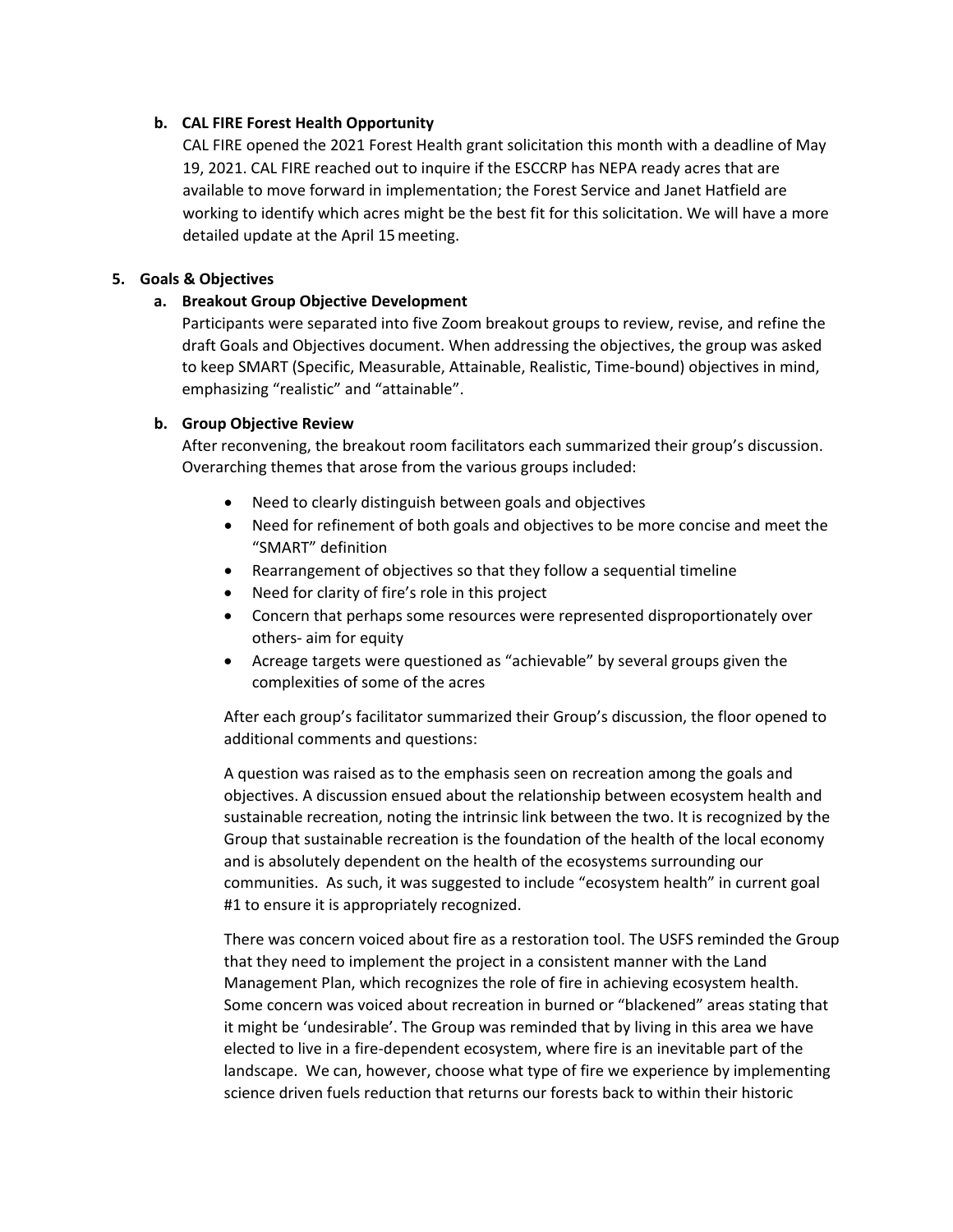densities also known as "natural range of variation". This effort affords us the opportunity to turn destructive wildfire into a more beneficial "mildfire". It is recognized it will take a significant education program to change public perception and understanding of the need for fire to support not only a healthy ecosystem but a sustainable local recreation economy.

#### **6. Multi-Jurisdictional Landowner Inclusion Discussion**

Janet Hatfield summarized the potential lands for inclusion as discussed in January: TOML parcels along Mammoth Creek, Camp High Sierra, Valentine Reserve, LADWP, and The Parcel. When discussing the additions to the project, Janet asks the group to consider for each proposed addition how the additions help us meet the project Goals & Objectives.

The ESCCRP web map was displayed for the group with each potential addition for inclusion and can be found at:

<https://www.arcgis.com/apps/View/index.html?appid=6fe5cf774573439496af69164ef7eb8a>

Several of the landowners/lessees were not in attendance so much of the conversation was limited to consideration of the parcels owned by the Town of Mammoth Lakes.

The Town-owned parcels are open space designated parcels in the Old Mammoth neighborhoods. They were discussed as high risk/high wildfire danger due to the lack of infrastructure including substandard roads and a lack of fire hydrants in that part of town. If the current goal that addresses helping the Town of Mammoth Lakes become a fire and smoke adapted community remains a goal of the project, these proposed parcel additions are a reasonable piece of the project to consider. By reducing the problem areas presented, it will relieve emergency services personnel from being spread too thin when the next wildfire arrives. The Community Wildfire Protection Plan examines the wildfire hazard, vulnerabilities, and means of reducing risk for the County and Town. The CWPP recognizes the Old Mammoth area to have higher hazard exposure to the Community and is ranked as an extreme wildfire hazard area.

The MLFD supports including these parcels and further states they would like to focus on creating a defendable perimeter or "moat" around the Town. MLFD cites high tree mortality, prevailing winds, and sub-standard roads and current hydrant infrastructure as major reasons to prioritize these parcels. MLFD has been working on trying to perform fuels reduction at Camp High Sierra last summer utilizing the CCC but due to contract issues we not able to do the work.

The Valentine Reserve, another "very high" risk area, has already accomplished fuels reduction work and their interest in the project lies in the long-term maintenance. The Inyo National Forest and Valentine Reserve need to focus future conversations on how the reserve lands can be integrated with the Inyo's future long-term forest maintenance planning.

The LADWP owned land located near the eastern portion of the project area, that is not currently included in the project boundary, was discussed. The area includes approximately 120 acres of timber within about a 1,200-acre segment west of Hwy 395. The land would benefit from fuels work as fire does not adhere to man-made land ownership boundaries. LADWP needs more information on the land management desires and clarity on what specific parcels of their land are being proposed from the Inyo NF. This area does fall in within the CAL FIRE treatable landscape programmatic EIR so that could be used as a tool for environmental analyses, but proposed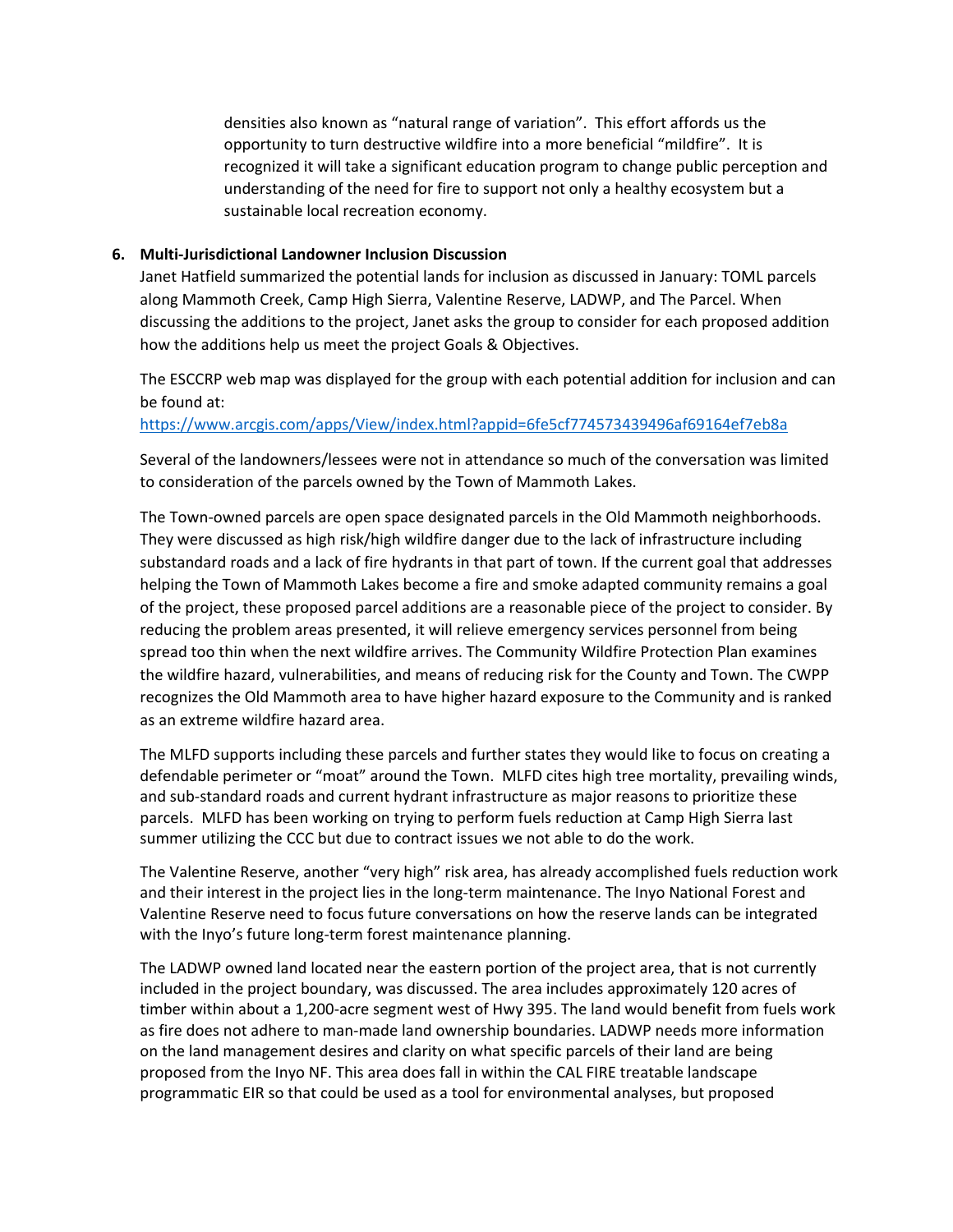treatments need to be identified as a first step before understanding in the CalVTP is an appropriate tool or if more streamlined CEQA pathways are available.

We are seeking alignment from the Group needs before moving forward with parcel additions. Fire management personnel emphasize the need to perform as much pro-active fuels work as possible to ensure the future resilience of the Community from wildfire. The Group is also reminded that including these parcels would benefit the project when applying to grants, such as CAL FIRE and Sierra Nevada Conservancy who are emphasizing a multi-jurisdictional approach.

Action Item: Plumas Corp and the INF will continue to work with each entity to learn what they will need in place to move forward with fuels mitigation planning. Once proposed actions for each area are identified, the appropriate CEQA pathways can be identified.

#### **a. CEQA Exemptions Options**

There are a few exemptions out there, some look like a good fit for the Camp High Sierra parcel but are questionable for the Town-owned parcels given they are not developed and are along a riparian corridor.

#### **b. CalVTP utility, realities**

LADWP land is part of the treatable landscapes within the SRA. The California Vegetation Treatment Program (CalVTP) is a brand new tool; there are not many projects utilizing the CalVTP to help guide the process. There are a few RCDs in northern California using this programmatic EIR and have shared valuable information on what the initial investment looks like. Once we understand the desired actions and have clarity for the parcel additions, we can further investigate whether the CalVTP is appropriate.

#### **c. How do differing CEQA needs interact**

The last piece is understanding how the different CEQA analyses interact. It is possible to utilize a variety of CEQA tools within a given project, other projects are doing it, but we need to figure out the mechanics of how it all works.

#### **d. CEQA Lead Agency**

An issue we face in the Eastern Sierra is the lack of a local entity that can legally serve as a CEQA lead agency for vegetation management work. CEQA will be required on all lands, Federal and Non-Federal if we want to be eligible for State grant funds. Due to the inability to secure an entity to serve as the CEQA lead agency we had to drop the CEQA planning task from the CDFW proposal for the ESCCRP. We need to solve how we are going to address the CEQA lead agency problem into the future. When applying to grants through entities such as CAL FIRE and Sierra Nevada Conservancy, they hold the legal ability to serve as the CEQA lead agency but most of the leg work falls on the grantee or a subcontractor. In other areas across the Sierra RCD's serve in this role, filling a critical gap in the region's ability to get work done on the ground. This is not the last time this issue will come up, so it is an issue we are going to need to address if we expect to meet future demands in pace and scale needs for vegetation management work.

#### **e. Necessary agreements**

This segment was not discussed.